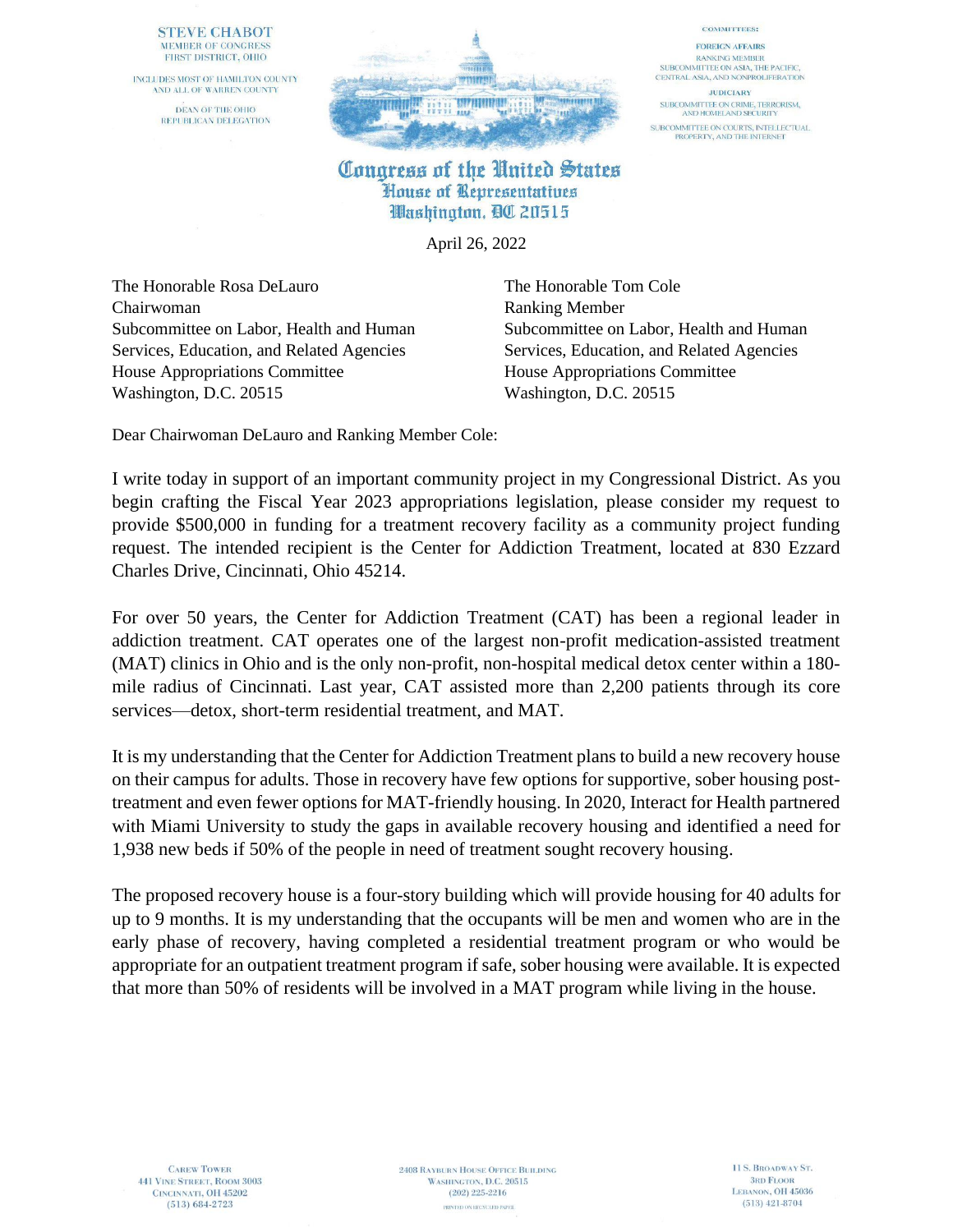As you continue to assess appropriations requests, I ask that you give every consideration of this community project in my Congressional District which will provide sober housing after addiction treatment at the Center for Addiction Treatment in Cincinnati, Ohio. Thank you for your consideration of this important request.

Sincerely,

 $\mathcal{C}$ 

Steve Chabot (OH-01) MEMBER OF CONGRESS